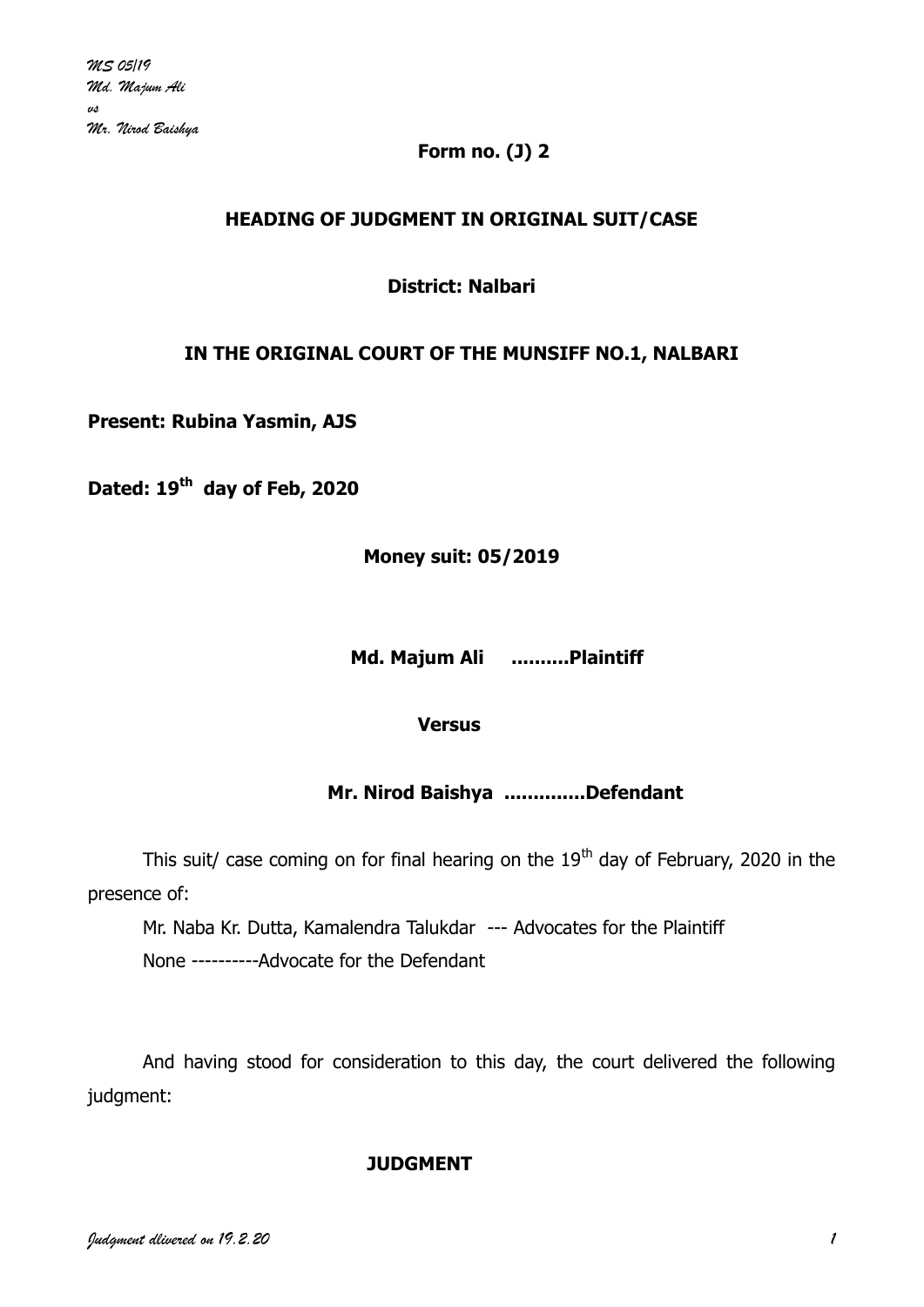*MS 05/19 Md. Majum Ali vs Mr. Nirod Baishya*

> This is a suit initiated for recovery of an amount of Rs. 1,00,000/-(Rupees one lac) from the defendant. The facts as stated by the plaintiff in the plaint as follows:

1. The plaintiff and defendant having friendly relation since few years back, the defendant requested the plaintiff to lend him an amount of Rs. 1,00,000/- (Rupees one lac) for his personal purpose. The plaintiff initially expressed his inabilitly to lend the said amount, but on consistent request of defendant, the plaintiff agreed to lend the said amount. The plaintiff gave the said amount of Rs. 1,00,000/- (Rupees one lac) to the defendant with a condition that the defendant will repay the said amount within six months. After completion of six months, when defendant did not make any repayment, the plaintiff tried to meet the defendant, but latter avoided him. Later in the month of September, 2018 the defendant met the plaintiff and handed over a cheque vide no. 025779 dated 15.9.18, Assam Gramin Vikash Bank, Bangaon Branch amounting of Rs. 1,00,000/- (Rupees one lac) as repayment of borrowed amount. Plaintiff when deposited the cheque on 28.9.18 with his bank named Punjab National Bank, the said cheque was returned unpaid due to insufficiency of fund and same was intimated to the plaintiff from his banker on 1.10.18. The plaintiff let the defendant know about the happenings to which he asked the plaintiff to deposit the said cheque as and when asked for. Again the plaintiff as per instrcution deposited the said cheque on 31.10.18, but the cheque was returned unpaid due to insufficiency of fund and intimation was given to him on 2.11.18. Similarly on 10.12.18 when he deposited the same, the same was returned unpaid on the same ground. The plaintiff then informed the defendant about the dishonour of the cheque on 15.9.18, but he avoided him. Having no alternative the plaintiff sent a demand notice through Advocate on 14.1.19 for payment of the cheque amount within 15 days from reciept of the said notice and the said notice was received by defendant on 21.1.19. The defendant then promised the plaintiff to pay the debt amount within 2 months and requested him not to file any case. But after expiry of 2 months the defendant did not pay the debt amount. Hence the suit.

2. Pursuant to service of summon defendant failed to appear before this court, hence case proceed ex-parte against him. During trial plaintiff examined 3 witnesses and the defendant having remain absent did not avail opportunity to cross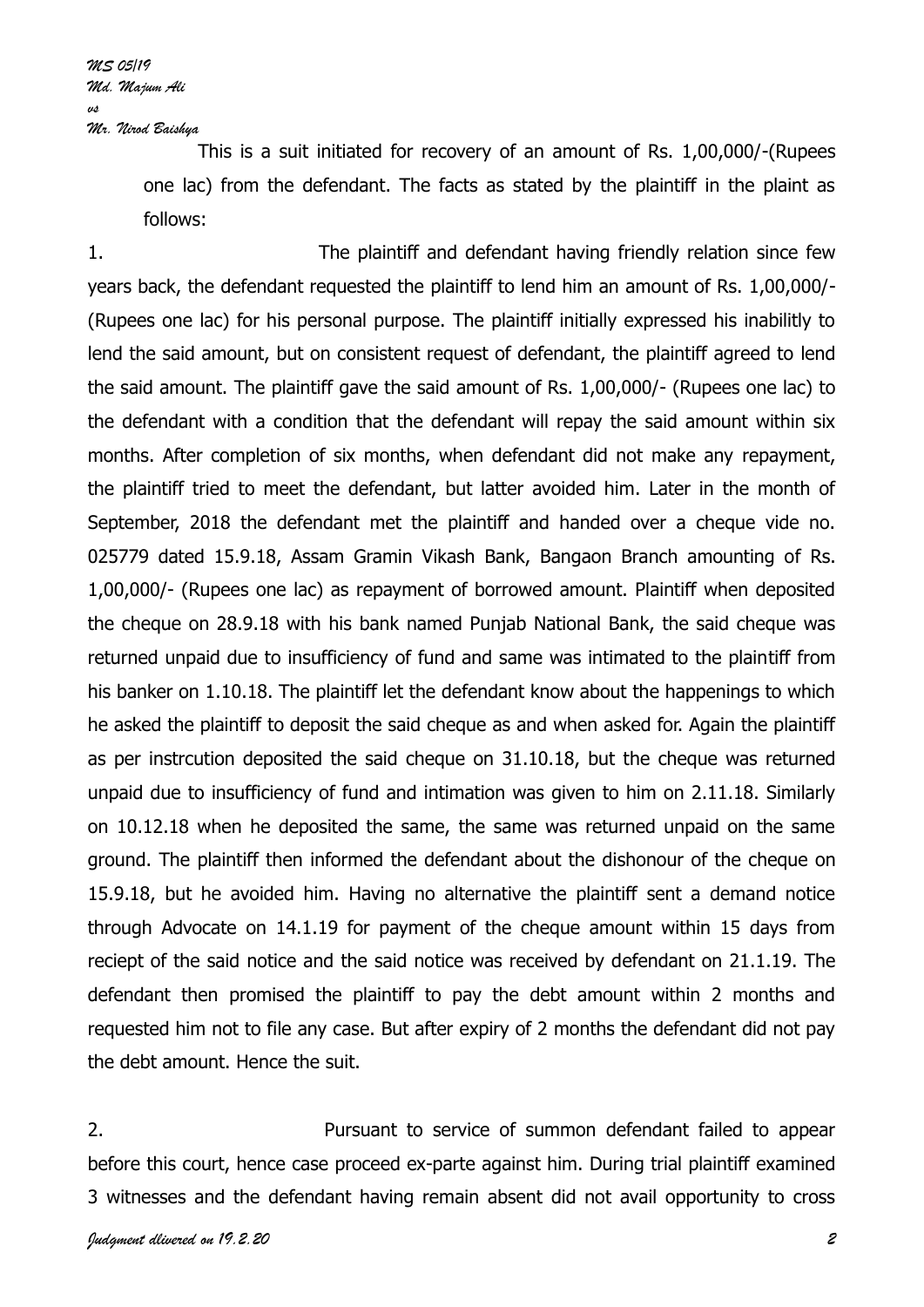*MS 05/19 Md. Majum Ali vs*

*Mr. Nirod Baishya*

examine the said witnesses. Plaintiff has also exhibited documents to establilsh his claim.

3. Since the suit proceeded ex-parte, no formal issues were framed but in order to arrive at just decision the following points of determination are framed :

• Whether the defendant had taken an amount of Rs. 1,00,000/- (Rupees one lac) from the plaintiff and subsequently defaulted in paying the same?

Whether the plaintiff is entitled to the decree as prayed for?

1. Both above points are clubbed together for the sake of convenience.

2. It is well settled that the plaintiff has to prove his own case and stand on his own leg. Merely because the defendant remained absent and has not filed w/s does not entitle the plaintiff to the decree. Plaintiff as Pw 1 reiterated the same in evidence on affidavit as in the plaint. To substantiate his claim plaintiff has exhibited the cheque no. 025779 as exhibit 1 showing that the defendant has issued the cheque in his favour and also furnished bank deposit slip dtd. 28.9.18 as Ext. 2. He has also furnished the return memo from the bank as Ext. 3 which shows the cheque was returned due to insufficiency of fund. He has also exhibited depsited slip dtd. 31.9.18, 10.12.18 as Ext. 4 and 6 respectively and return memo as ex 5 and 7 which shows that he has deposited the cheque on the said dates and same were remain unpaid due to insufficiency of fund as revealed in Ext. 5 and 7. Legal notice sent to the defendant dtd. 12.1.19 exhibited as Ext. 8 reveals the legal notice was sent by him and same was received by the defendant on 21.9.10 as revealed in Ext. 10. Pw 2 and Pw 3 also corroborated the same. Though theur version remained untested at the alter of cross examination but in absence of anything contrary, plaintiff's suit can be taken into consideration by preponderance of probability. Situated thus, there is nothing on record to disprove the evidence of the plaintiff. As such plaintiff is entitled to the decree as prayed for.

> 6. In view of above discussions, it can be held that defendant has taken a loan of Rs. 1,00,000/- (Rupees one lac) from the plaintiff and subsequently defaulted in paying the same. Hence, plaintiff is entitled to the decree as prayed for.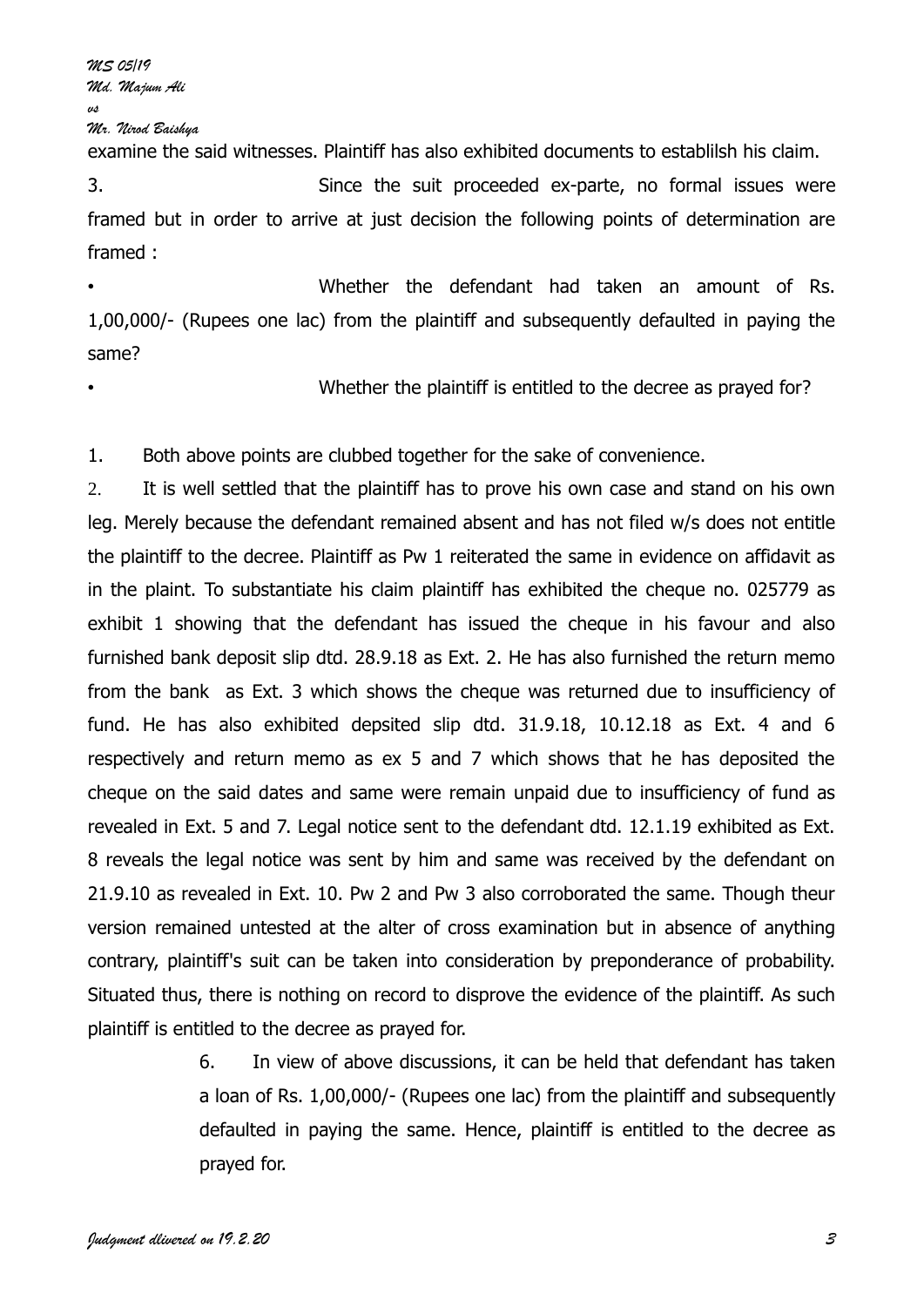# **O R D E R**

Plaintiff's suit is decreed ex-parte with cost. Plaintiff is entitled to recovery of Rs. 1,00,000/- (Rupees one lac) from the defendant along with interest @ 12% per annum from 16.10.17 untill the full and final recovery of the decreetal amount.

Prepare a preliminary decree accordingly.

Given under my hand and seal of this court on this  $19<sup>th</sup>$  day of February, 2020.

 Munsiff No. 1 na barang sa taun 1988. Bagi sa taun 1988 da sa taun 1988 da sa taun 1988. Bagi sa taun 1988 da sa taun 1988 d

# **Appendix**

# **Plaintiff's Witness**

- 1. PW 1 Majum Ali
- 2. PW 2 Umesh Talukdar
- 3. PW 3 Kutubuddin Ahmed

# **Plaintiff's Exhibits**

- 1. Exhibit 1 Cheque No. 025779 dtd. 15.9.18 issued by the defendant to the plaintiff.
- 2. Exhibit 2 Deposited slip dtd. 28.9.18
- 3. Exhibit 3 Returned Memo dtd. 1.10.18 from the Assam Gramin Vikash Bank
- 4. Exhibit 4 Deposited form dtd. 31.10.18
- 5. Exhibit 5 Returned Memo dtd. 2.11.18 from the Assam Gramin Vikash Bank
- 6. Exhibit  $6$  Deposited form dtd. 10.12.18
- 7. Exhibit 7 Returned Memo dtd. 13.12.18 from the Assam Gramin Vikash Bank
- 8. Exhibit 8 Demand notice to the defendant from the advocate of the deponent.